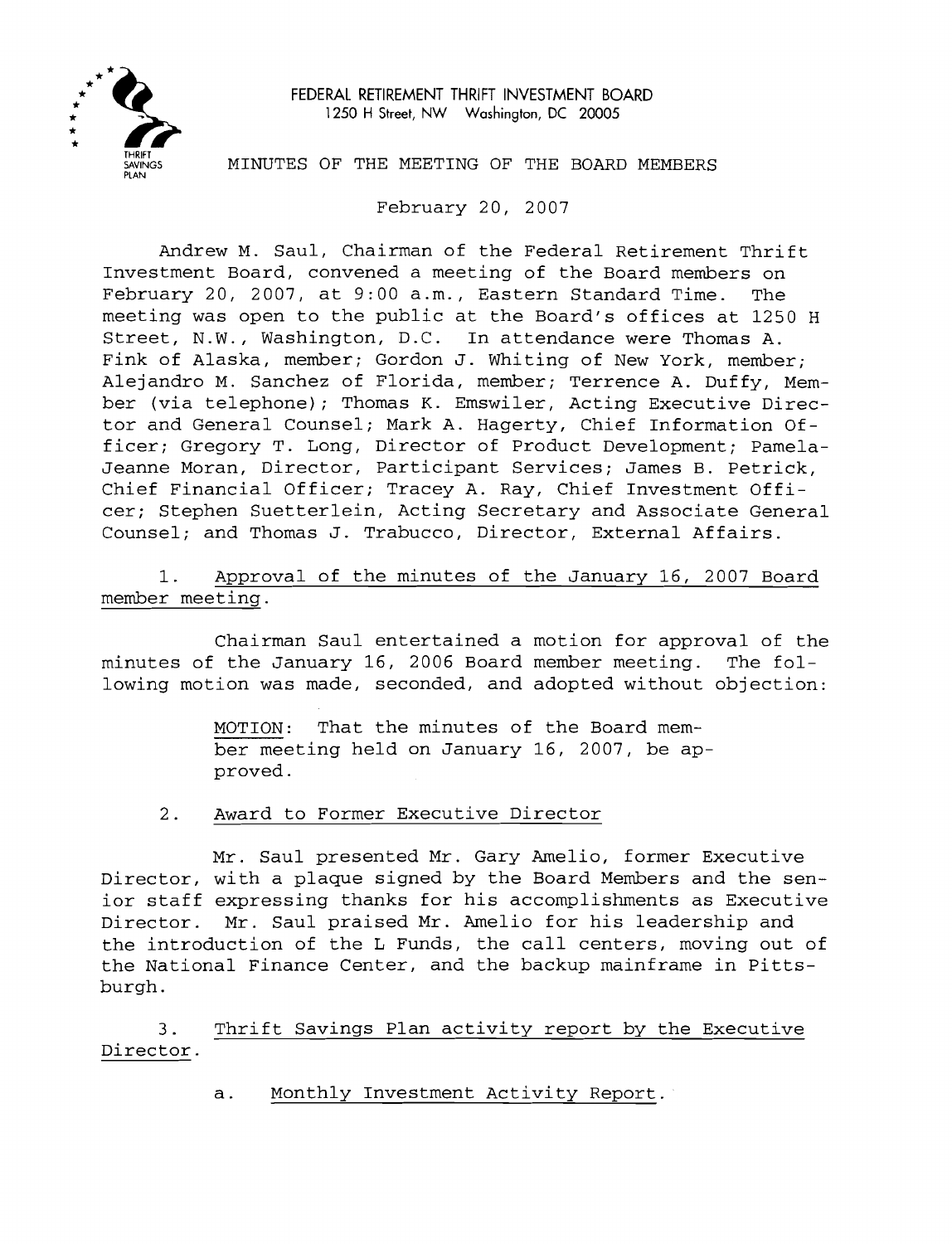Ms. Ray reviewed the February 6, 2007 memorandum (attached), on the performance of the G, F, C, S, I, and L Funds during January 2007.

Ms. Ray noted that the I Fund outperformed the index by 62 basis points due to a fair valuation adjustment. The dollar amount traded in the I Fund was over \$1 billion dollars in January. The C Fund had \$629 million traded. Trading in the I Fund relative to the C Fund is especially notable given the much smaller size of the I Fund.

Mr. Whiting asked if more education would make a difference to slow the amount of trading. Ms. Moran stated that there was ongoing education and that we wanted participants in the L Funds. Mr. Duffy expressed concern that the illiquidty associated with a REIT Fund would be very problematic. He said the broad diversity of the Plan's Funds makes more sense. Ms. Ray highlighted that the L Fund performance chart was changed from a cumulative to an annualized chart. Mr. Saul expressed a desire for a chart to also show a year-to-date return. Mr. San chez wanted to know if a participant could go online and see the chart. MS. Ray said that they do not see charts but the par ticipants are provided the monthly returns and the last 12 months' returns. Ms. Moran said that charts are not used in or der to discourage people from chasing returns. We emphasize the L Funds and encourage our participants to stay in the appropri ate L Fund. Mr. Saul said that most people should get into the L Funds and stay there.

Ms. Ray noted that 11% of the FERS balances are allocated to the I Fund compared to 9% of CSRS balances and 14% for Uniformed Services. She noted that a good rule of thumb is to have 15 - 20% of your equity balances in international stocks. Ms. Ray reported that \$771 million were transferred into the I Fund and \$589 million into the L Funds.

Mr. Saul remarked that the Plan grew by almost \$2 billion in January. Ms Ray remarked that there are almost 500,000 participants and \$18 billion in the L Funds.

- 4. Department of Labor Reports
	- a. Board Review of the Reports

Mr. Petrick reported on the two DOL reports. The first report, dated January 31, 2007, concerned the Clintwood Call Center (attached). Mr. Petrick provided an overall charac-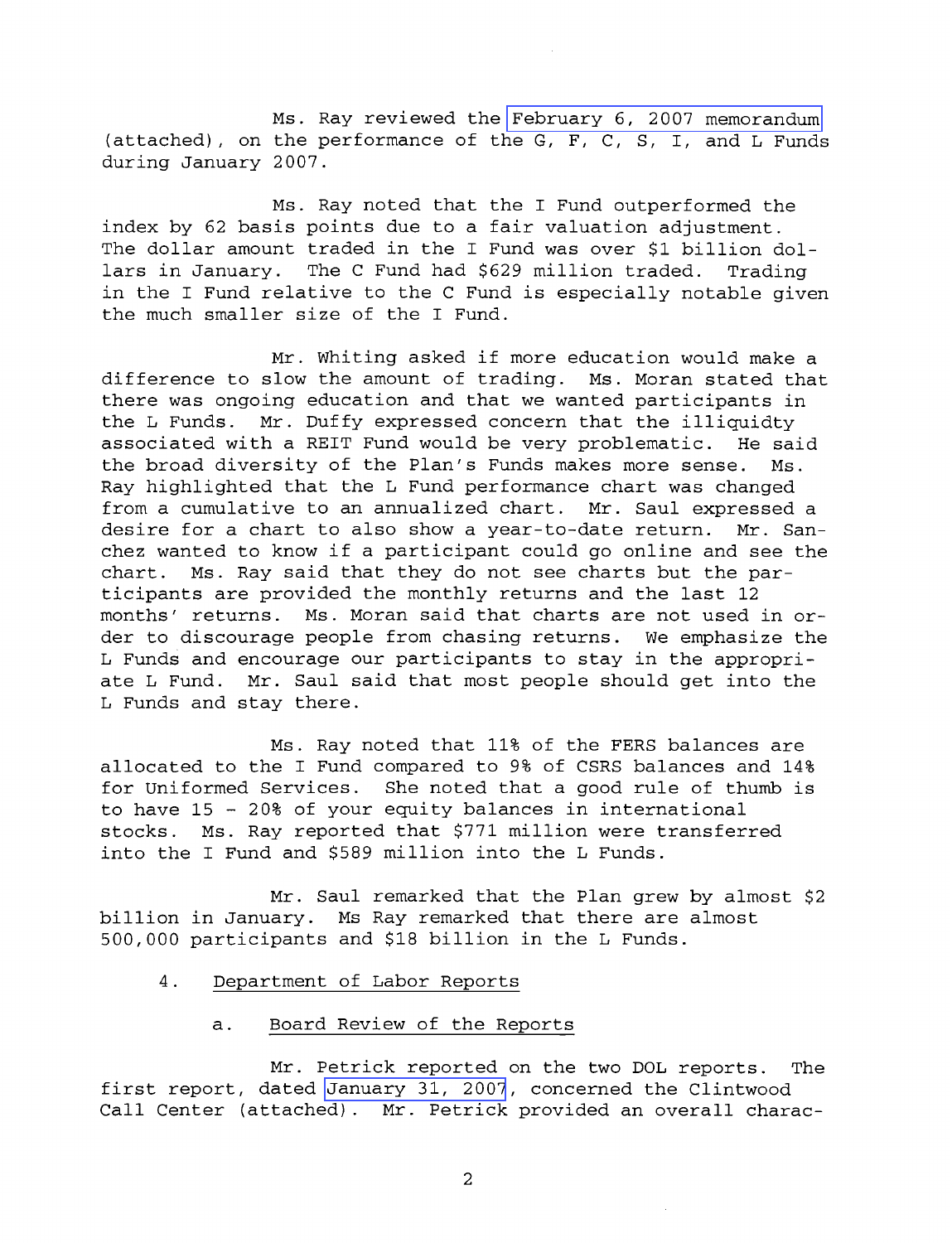terization that the call center was doing the job quite well. The report had a few recommendations concerning access controls. Mr. Sanchez asked if there was anything that truly concerned Mr. Petrick. Mr. Petrick stated that all of the things mentioned in the report are being addressed both in the data security area and physical controls.

There will always be, particularly in the secu rity area, ongoing work. Mr. Petrick pointed out that the call center was brought up quickly in response to Hurricane Katrina and the fact that there were so few recommendations is a testa ment to the success of bringing it on board. Mr. Sanchez que ried if the call center made it through that disaster then they could make it through anything which Mr. Petrick affirmed. Mr. Petrick said that last year's audit of Cumberland and this audit of Clintwood should give the Board a great deal of comfort.

Mr. Saul commented on how much better these two call centers work and complement each other compared to having only one at the National Finance Center which had no backup call center.

Mr. Petrick commented on the other audit entitled Employee Benefit Security Administration Review of the Thrift Savings Plan Disaster Recovery and Continuity of Operations dated February 5, 2007 (attached). This audit concentrated on the backup recovery site. While the report indicated that the site was operating perfectly adequately, there were some recom mendations. There were questions about the documentation for the procurement of the site, some of the documentation of the operations of the site, and how the site is integrated into our security plans.

Mr. Hagerty provided a general overview of the audit and its recommendations. All of the security plans had an outside consultant review them against the NIST guidelines. We will do a formal risk assessment at the site even though when the site was chosen, Gary Amelio and Larry Stiffler went to the site and found that the security was adequate. Mr. Hagerty ad dressed some concerns with the location of bags of ice melt which, while it is non-combustible, were removed from our area of the leased building.

Mr. Hagerty reported on the successful continuity of operations test on the backup site last year and the training for the continuity of operations planning. Mr. Saul asked how often did we test and how soon would we be up and running if we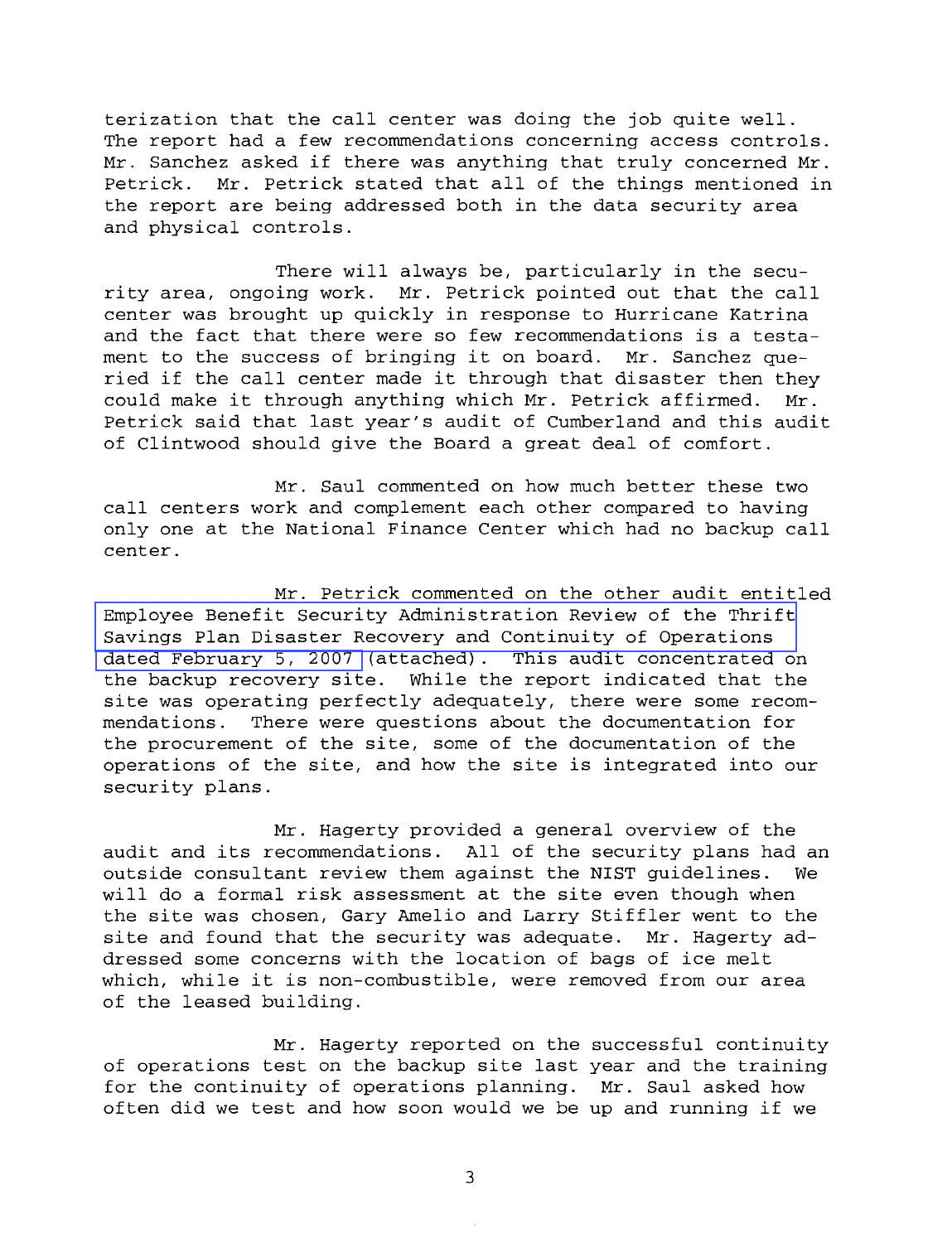had problems in Reston. Mr. Hagerty replied that we test once a year depending on other workload activities and that we would be operational in four hours if there were problems in Reston. Mr. Whiting asked about actually shutting down Reston and switching to Pittsburgh to test the system. Mr. Hagerty replied that there is some testing every night due to the data replication. He said that we study the best way to test the entire system so that we have confidence in the system. Mr. Saul wanted to know why the test would not be until next Fall. Mr. Hagerty replied that it was a resource issue, but that due to the test documen tation we were very confident that the system would work.

Mr. Whiting asked if we were still using backup tapes. Mr. Hagerty replied that the tapes are a second-tier backup while our primary backup is live and on disk in Pitts burgh. We are never more than an hour behind in terms of the age of our data. Two sets of data are kept on spinning disk drives in two separate locations. There is a backup of the Reston data, which is already in Pittsburgh. In case of disk problems in Pittsburgh, we could get the tapes from Iron Moun tain. In response to a question from Mr. Whiting on having a second-layer backup system on a disk system, Mr. Hagerty replied that another disk system would be expensive; 80% of disaster re covery plans use tapes as opposed to disk-to-disk, and the tapes are very reliable.

Mr. Sanchez asked if we ever test the physical security. Mr. Hagerty replied that he makes frequent site vis its. He verifies the doors are secure, that sign in and sign out logs are used, and ID is checked to ensure our areas are se cure within the facility. Mr. Sanchez remarked that he was im pressed when he visited, but wanted to ensure that it remains secure.

Mr. Saul remarked that there is never a perfect security situation but we listen to the experts. This Plan was in jeopardy when we were using New Orleans. There is a lot less risk now. Mr. Petrick stated the auditors would have liked to have seen more documentation for the sole source justification for Pittsburgh, but the procurement was justified. Mr. Whiting stressed the importance of doing a sole source for Pittsburgh due to the risk. Mr. Sanchez also expressed concern when he and the others learned that our processing was done in New Orleans which is 3 feet below sea level.

Mr. Saul asked if we are doing the best we can with modern technology to assure the best possible systems are

 $\bf 4$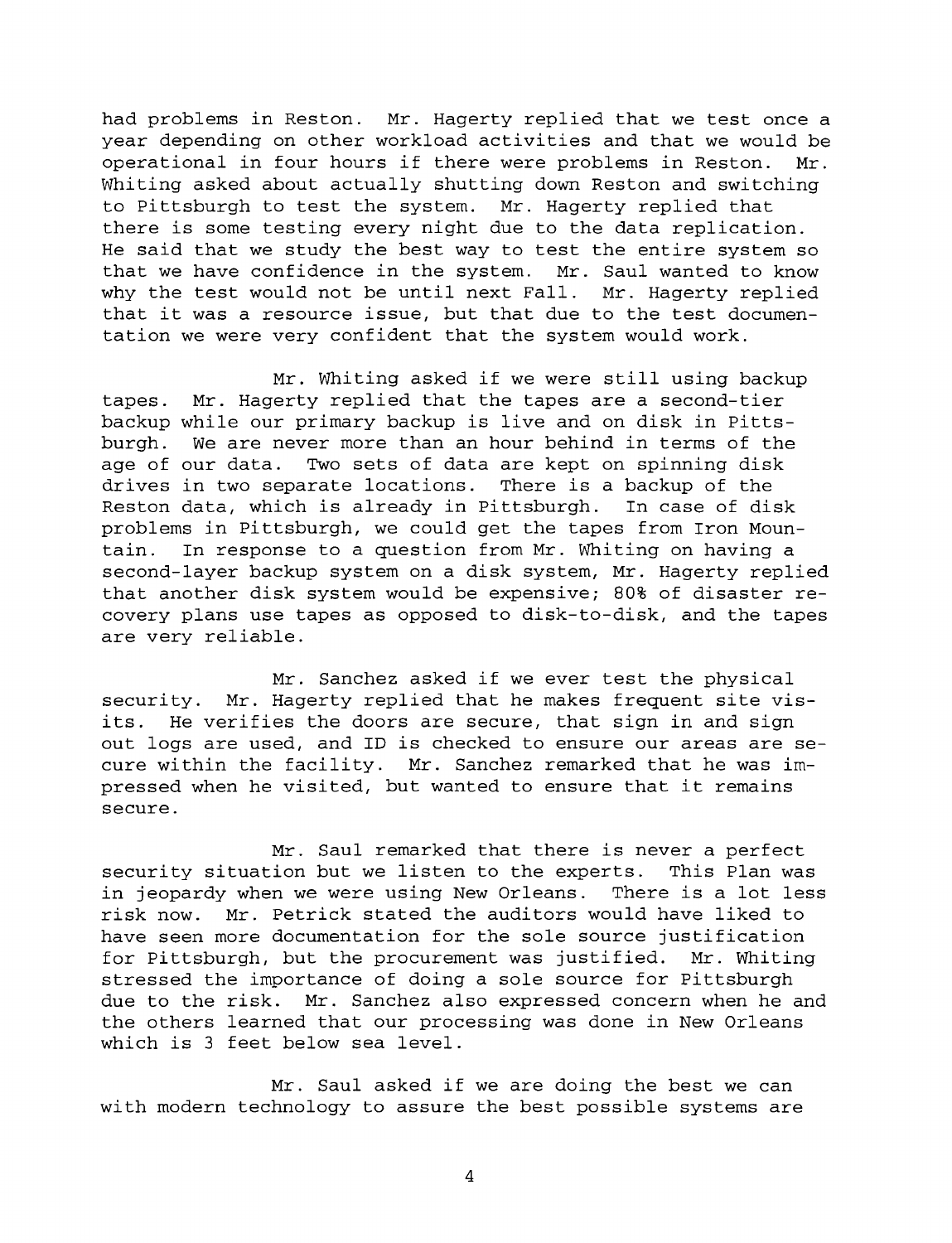in place. Mr. Hagerty replied absolutely and that a cultural change has taken place in TSP. Business assurance is built into everything. We constantly evaluate and pay attention and make sure we make prudent investments in security. Mr. Saul re plied there is a happy medium on our spending for security and that we shouldn't waste our participants' money on esoteric sys tems.

## b. DOL's Presentation

Mr. Saul then welcomed the Labor Department audi tors into the meeting to discuss the two audits and thanked them for their help in making this the best system for the partici pants.

Mr. Dingwall introduced Bill Bailey, Senior Audi tor of the Department of Labor; then from KPMG, Diane Dudley Client Services Partner, Heather Flanagan, Engagement Partner, Don Farineau, EDP Partner, Tess Pasaoa, Manager, and Mark Mun ster, Computer Systems Analyst. Mr. Dingwell announced that the auditors found no instances of material noncompliance with the Federal Employees' Retirement System Act.

Mr. Dingwall commented that they reviewed Bar clays Global Investors (BGI) which manages the TSP index funds. BGI has controls in place to ensure timely and complete process ing of the TSP transactions and that there were no exceptions found whatsoever. They also reviewed the G Fund and the Treas ury operations and found controls in place to make sure the Treasury was properly operating the G Fund. They also reviewed the call center at Clintwood and found it was meeting its con tractual requirements. They also reviewed the system security and recoverability issues with respect to the backup facility in Pittsburgh and observed there were some housekeeping matters of control and access risks that needed to be strengthened. Lastly, they reviewed the Army and its participation in TSP. They noticed some inconsistencies in the participation rates be tween the Uniformed Services and some inconsistencies in the types of training. Mr. Dingwall then turned the report over to Mr. Bailey.

Mr. Bailey pointed out that Mr. Dingwall had al ready gone over p. 4 of the EBSA report (attached) which covered the overall assessment and that he would cover the summary of significant issues on p. 5. Three of the four issues involving system security and recoverability were communicated last year to the Board and there is movement toward closing them. The TSP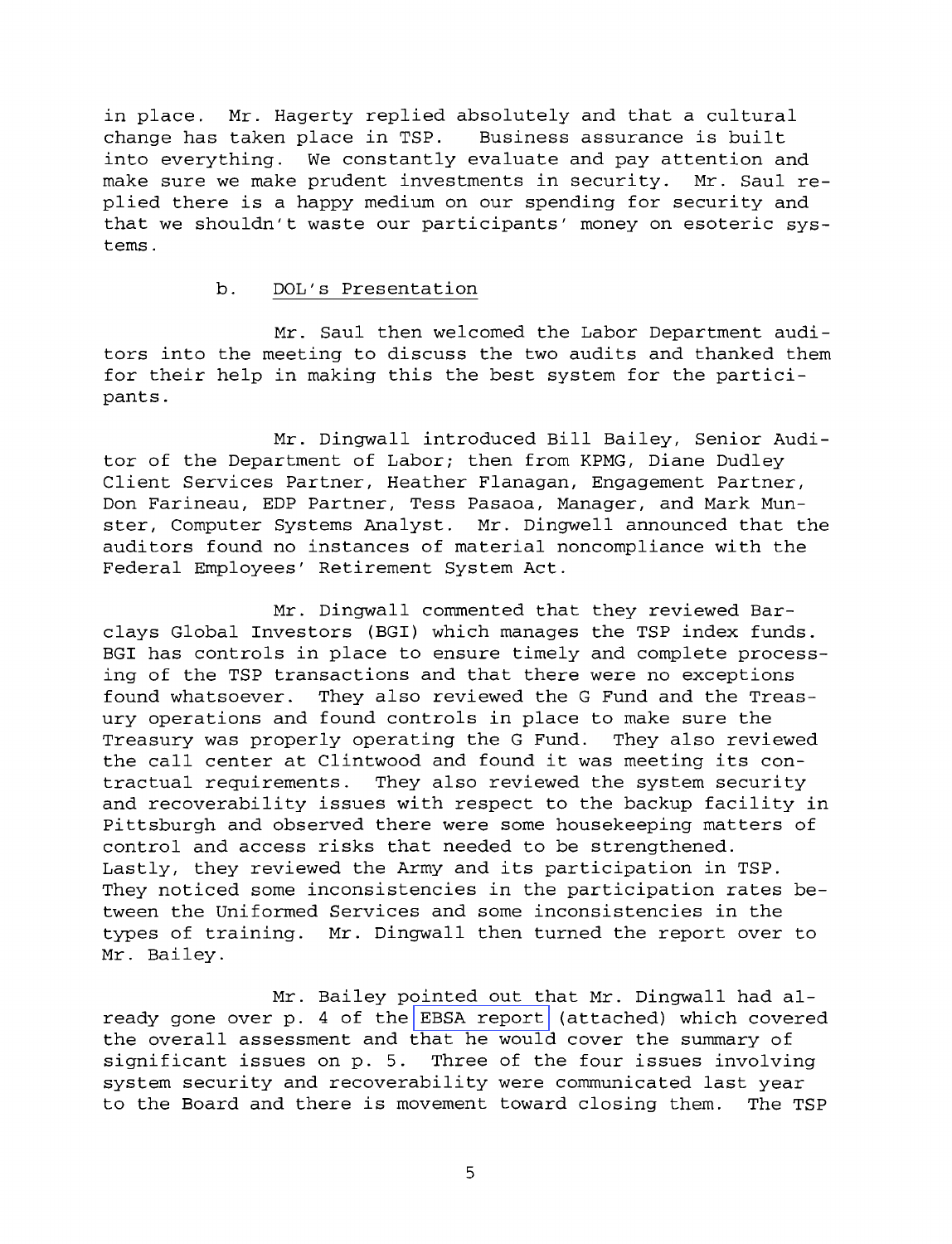security plan audit is nearly complete. DOL recommends that the Agency update and approve the plan, based upon the Agency's most recent risk assessment. Also the Agency should consider con trols over contractors for ensuring authorized access and system changes.

Mr. Bailey recommended that the Agency conduct and document a risk assessment of the Pittsburgh disaster recov ery site. He recommended a business continuity document and a comprehensive service continuity testing at the disaster recov ery site. He noted that there are backup tapes of information which should be tested.

Mr. Bailey commented on the review of the Army which is the largest organization in the Uniformed Services. The Army has provided responses to the audit report and the re port will be issued shortly. In comparing the Army to the Ma rines, which had been reviewed earlier, there is a concern that the training and updating of personnel responsible for TSP op erations should be strengthened. Those comments are directed at the Uniformed Services and not at the Board. Mr. Sanchez asked if the training issue was caused by turnover and why the Army couldn't incorporate TSP training into its base processing sys tem. Mr. Bailey responded that it was a budget issue; specifi cally, there is no line item for TSP training. The Army has gone into a media mode and while it is supposed to hold training for deployment, it sometimes doesn't get done in a rapid deploy ment situation. Sometimes the National Guard provides TSP training at its annual training and sometimes it doesn't.

Mr. Whiting commented that shouldn't the report heading be Common Issues for the Marine Corps and the Army while Mr. Bailey responded that it could be said the Uniformed Ser vices thus far reviewed. Mr. Whiting pointed out that the Navy, Air Force, and NOAA are doing better. He said we don't control their budget, but some of the Uniformed Services are doing a great job.

Mr. Saul wanted information about the Army test program with matching contributions and expressed surprise that this pilot program had not been publicized. Mr. Trabucco said that we were receiving matching contributions from Uniformed Services and that this was a recruitment device. The Army pub licized the program within the pilot group and that it isn't a broad-based public relations program.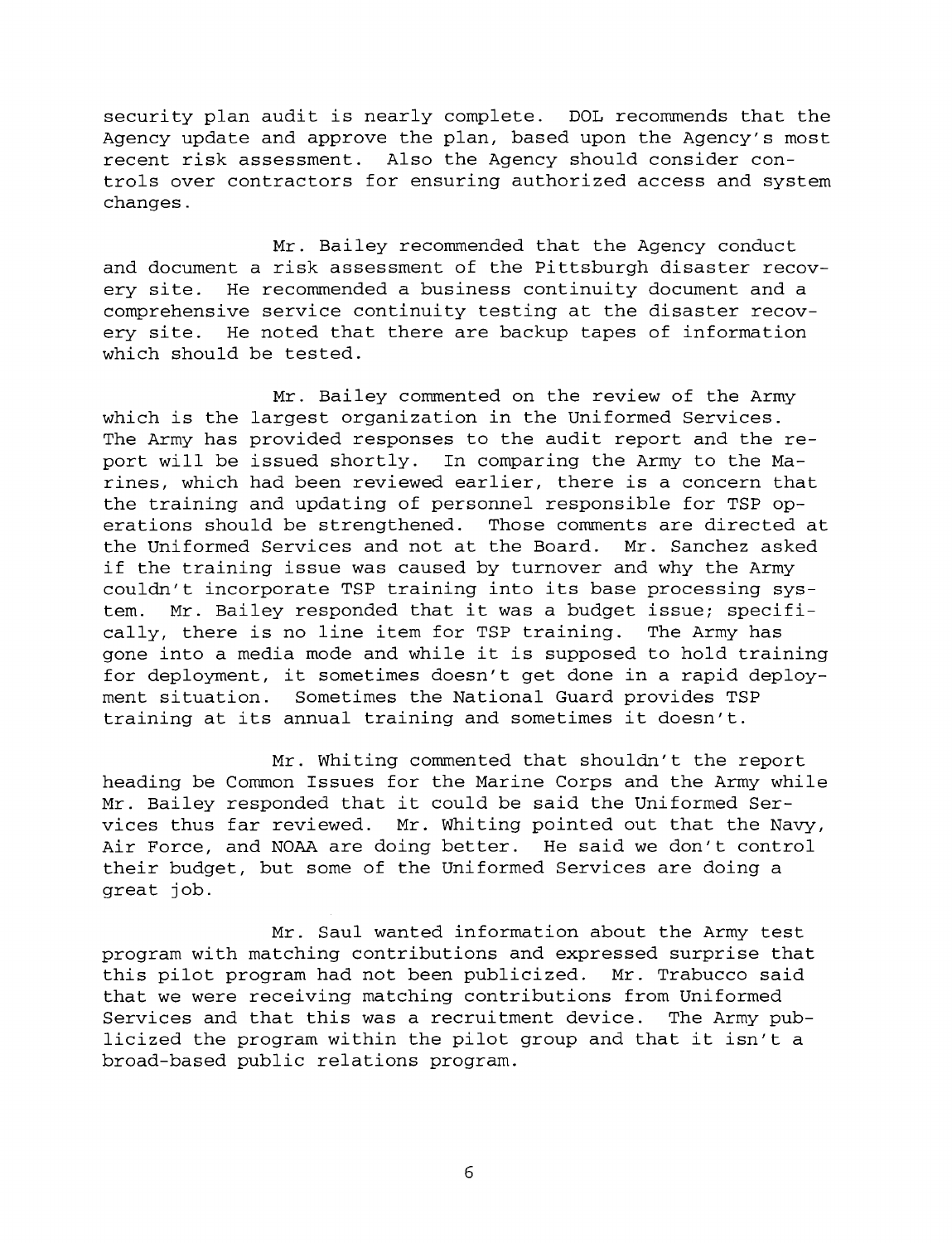Ms. Moran said that she has asked for an update from the Army and that this program is for only certain special ties. As part of a broader communication effort, we have worked on training the Army to train their personnel. Mr. Sanchez said that this was an important issue to the Board and that the Army should be using this program as a recruitment tool. Mr. Tra bucco said that this was a Congressional initiative and that Congress was watching it. Mr. Whiting asked if we could track participation rates among new entrants into the military versus the existing ones. Ms. Moran responded that the Services would have to provide that information. Mr. Whiting then asked Mr. Bailey to look into that. Mr. Bailey responded that they did not have the information but that they would like to look at why some Services participate at a higher rate. Mr. Sanchez asked if Congress had thought about matching contributions for the Services to which Mr. Trabucco replied that they would evaluate the Army pilot program.

Mr. Saul wanted an update on the Army pilot pro gram, if possible, for the next meeting from Mr. Trabucco. A matching program would help the Services with recruitment and higher participation rates would be good for the Plan as well. The participation rates were 22% for the Army, 47.3% for the Navy, 32% for the Marines, 29.8% for the Air Force, and 27% for the Coast Guard. Mr. Sanchez remarked that this is one time where interservice rivalries would be a good thing and that he wished that the Board could go to the Service Academies.

Ms. Moran discussed how Mr. Amelio had reached out to the Services and why we push to get invited to do various training sessions. Mr. Emswiler told how Mr. Amelio had met with the Assistant Secretary for Manpower and Reserve Affairs for each Service and tried to generate interservice rivalry. Mr. Saul recommended that Mr. Emswiler consider helping Ms. Moran's group on this issue due to his military experience. Mr. Saul remarked that there was only so much the Services can do at this time due to the war, but that we should follow up on the Army matching contributions pilot program.

Mr. Trabucco commented that comparing CSRS to Uniformed Services at the five-year point of eligibility showed 30% participation in 1992, for CSRS participants and the Uni formed Services today is at a fairly good number compared to the historical CSRS data. Mr. Long said that there was almost a 25% participation rate among the Uniformed Services. Mr. Saul said that without a match, this number was not a flop, but questioned could it be better.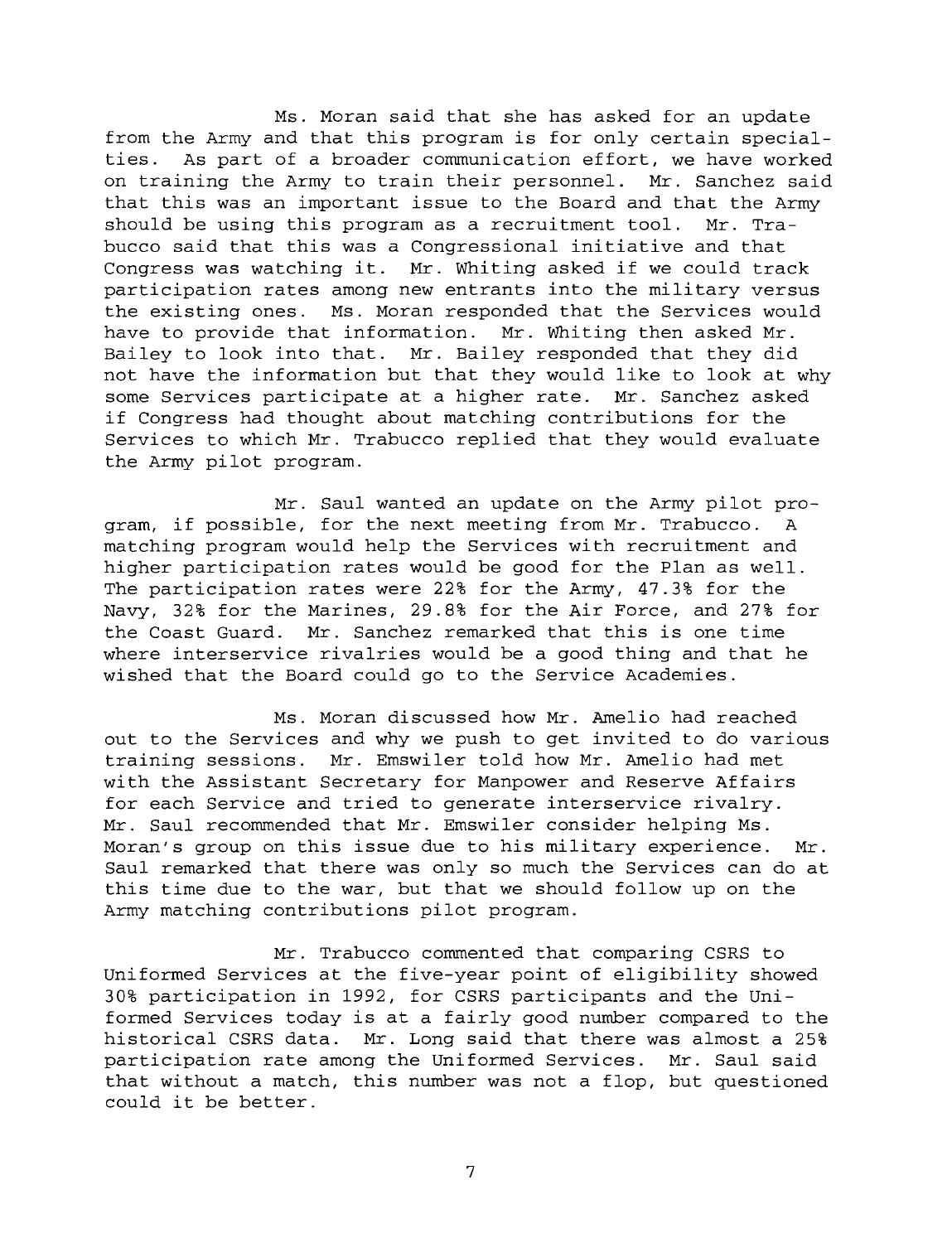Mr. Whiting wanted to know if the military per sonnel in a war zone get combat pay. Mr. Emswiler replied that they receive a small hostile fire pay allowance but most of their pay is tax free for service in a combat zone. Mr. Whiting said that while they were receiving the additional money that they should take advantage of it by contributing a larger amount into TSP. Mr. Long pointed out that the Uniformed Services had the highest deferral rates when compared to FERS and CSRS, part of which may be caused by the combat zone tax exclusion.

Mr. Sanchez thanked Mr. Bailey for putting this on the agenda, because the Board will keep discussing this is sue.

Mr. Bailey then discussed some of the future ini tiatives found on page 6 of the report. Mr. Bailey said that they would first assess the system enhancement and software change controls related to the TSP recordkeeping system, then review two agencies--GA0 and the CIA--and if they have funding they would look at the various recordkeeping software process and controls again.

Mr. Whiting asked about the potential funding shortfall. Mr. Dingwall replied that the audit program is highly discretionary and is in large part money driven. He was not aware how much money will be available for the auditing of the Plan. Mr. Whiting said that he and the Board valued the au dits that DOL and KPMG performed. Mr. Dingwall replied that the Board has done a great job in implementing the DOL recommenda tions.

Ms. Flanagan discussed the 2007 audit plan. They are currently performing a full-scale audit of computer access controls and related special projects on data vulnerability. They are also in the process of completing their on-site field work on TSP annuity operations of Metropolitan Life. There will be a limited scope audit of Board and staff operations that will begin in June 2007. They plan to audit the GAO in FY 2008.

Ms. Flanagan pointed out that the total number of open recommendations has remained relatively constant since the report last February. Mr. Petrick thanked Ms. Flanagan for working diligently with Agency staff to close a lot of those old audit recommendations and complimented DOL for addressing those audit recommendations.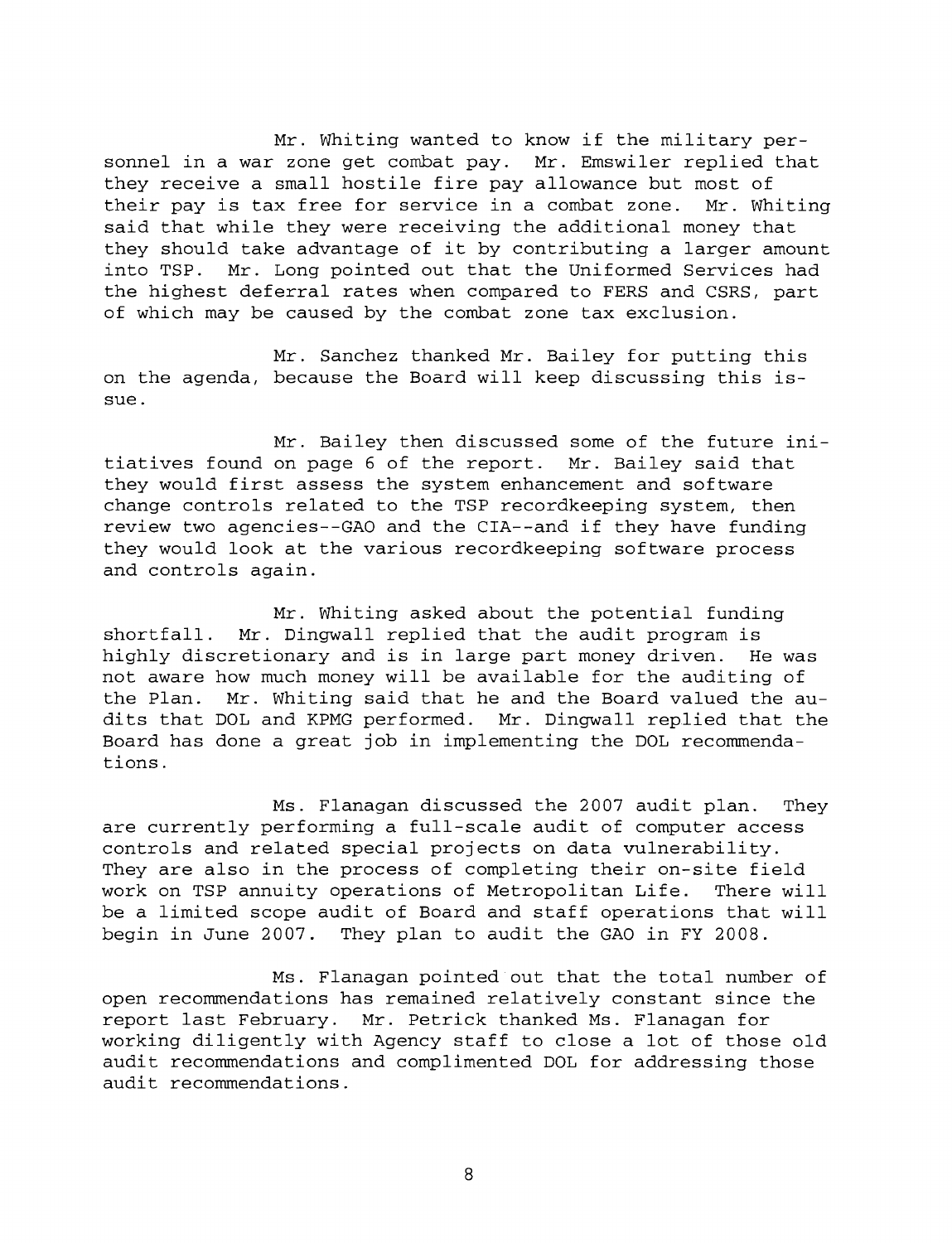Mr. Saul, on behalf of the Board, thanked the whole team for coming in and being a partner in serving the par ticipants.

Mr. Fink asked if we had ever thought about hav ing an outside security firm to evaluate our system and its vul nerability. Mr. Hagerty responded that we have already done so and that DOL as part of their audit is also doing that. Mr. Fink asked if there are national firms that just do security au dits. What level of confidence do we have that DOL is taking care of that?

Mr. Dingwall replied that the audit program has concerned itself with security throughout TSP's recordkeeping functions. DOL doesn't necessarily have a review that says this is a very secure system. He pointed out the key-logging inci dent that is addressed on the TSP website and noted that DOL is always vigilant and looks at security as part of its work. Mr. Whiting stated that the key-logging incident was not a breach of the TSP system.

Mr. Fink asked if there was an obligation to have a security outfit do a review or if DOL has adequately taken care of the review. Mr. Dingwall said that is up to the Board to assess. Mr. Farineau pointed out that the Board already has a vendor in place that will be carrying out assessments of the security posture and will try to break into our system.

This test will be a means to measure the strength of security controls. Mr. Hagerty commented that while these tests are resource consuming, they help us find weaknesses, and gaps, and help us remain vigilant.

## 3b. Monthly Participation Activity.

Mr. Long reviewed the report on TSP statistics. 3b. Monthly Participation Activity.<br>
Mr. Long reviewed the report on TSP statistics.<br>
See "Thrift Savings Fund Statistics" (attached). He noted that<br>
the plan was over the \$210 billion mark and that the number of See "Thrift Savings Fund Statistics" (attached). He noted that FERS participants increased from 85.2% to 85.8%. He also noted that CSRS participants increased from 37.4% to 37.9% which is unusual. A hypothesis is that 2006 was the first year that CSRS participants could contribute \$15,000. A substantial number reached that figure in October or November and therefore had zero contributions in December but started contributing again in January.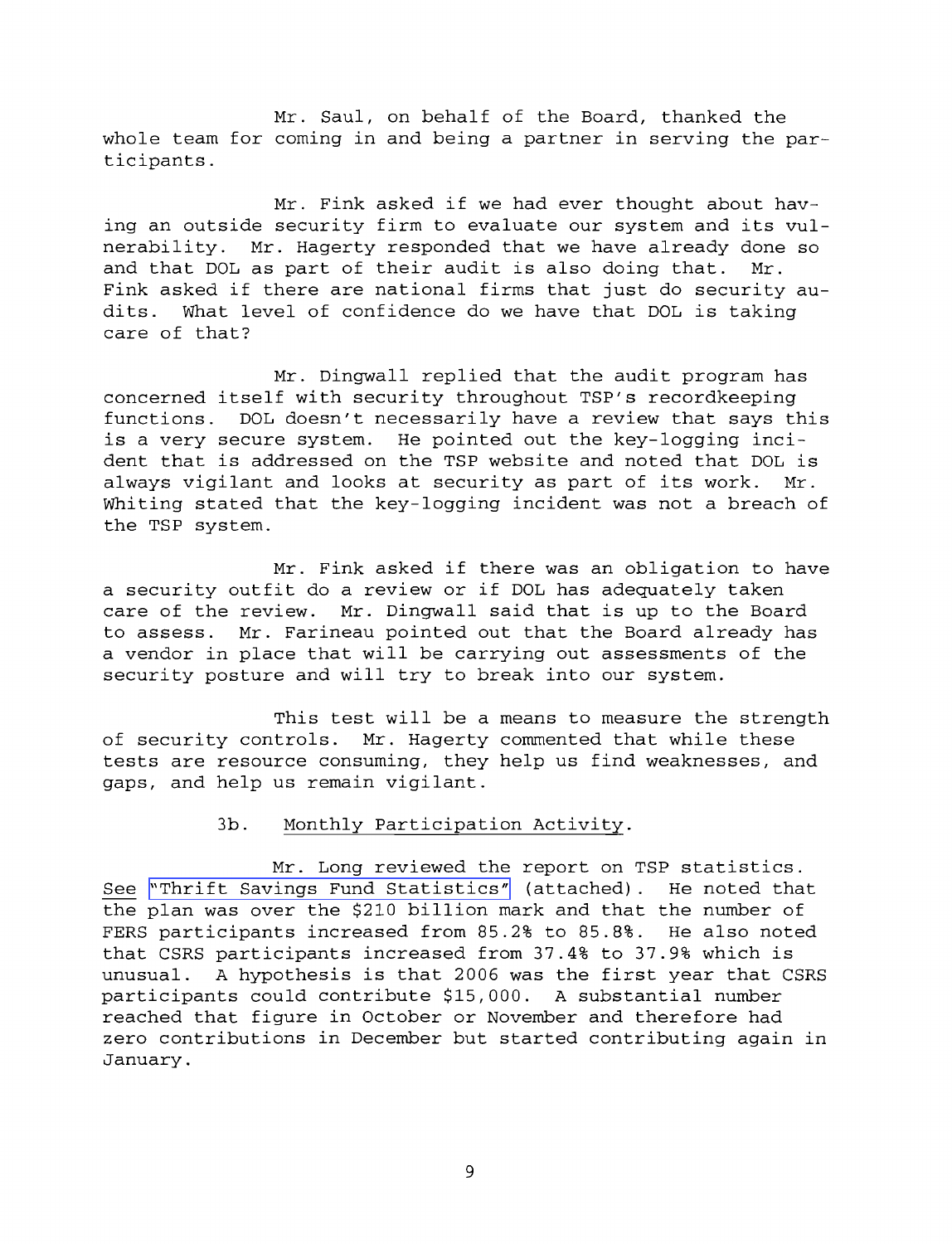Mr. Saul remarked on the growth of the Plan and stated it is possible due to market growth and cash flow for the Plan to grow \$40 to \$50 billion this year. Mr. Long replied that it was in the realm of possibility, but that growth would depend on the market performance.

Mr. Trabucco also remarked on the number of par ticipants growing by 29,000 in two months which if multiplied by 6 would mean 175,000 more participants. Mr. Saul commented that this is the best participant survey you can have since people are voting with their pocketbooks.

Mr. Long remarked that we are the largest defined contribution plan in the United States while CALPERS, a defined benefit plan, is the largest pension fund at approximately \$240 billion. While we will probably surpass CALPERS, our primary goal is to deliver great service at low cost to participants. There are no significant changes in the Uniformed Services ex cept that Public Health Service, a small population, had an in crease in participation from 57% to 66%. There are a lot of doctors who probably reached their maximum allowable contribu tions in October and November and who restarted in January.

Mr. Sanchez asked if there was a report that broke down participation between enlisted and officer ranks. Mr. Long had not seen that information but that the Office of the Actuary at DOD may have that figure.

3c. Legislative Report.

Mr. Trabucco had nothing to report.

5. New Business.

## a. Annual Participant Statements.

Mr. Long reported on a memo dated February 6, 2007 (attached), entitled Annual Participant Statement. As an overview, in 2003, the TSP changed its policy from delivering statements in the mail to an electronic, paperless delivery of statements that saved a significant amount of money, about \$7 to \$8 million dollars in 2006. However, due to changes in the Pen sion Protection Act, fraud concerns, and concerns about notifi cation requirements he recommended that we deliver an annual pa per statement to our participants who have an account balance. It will cost approximately \$2.2 to \$2.6 million. He asked for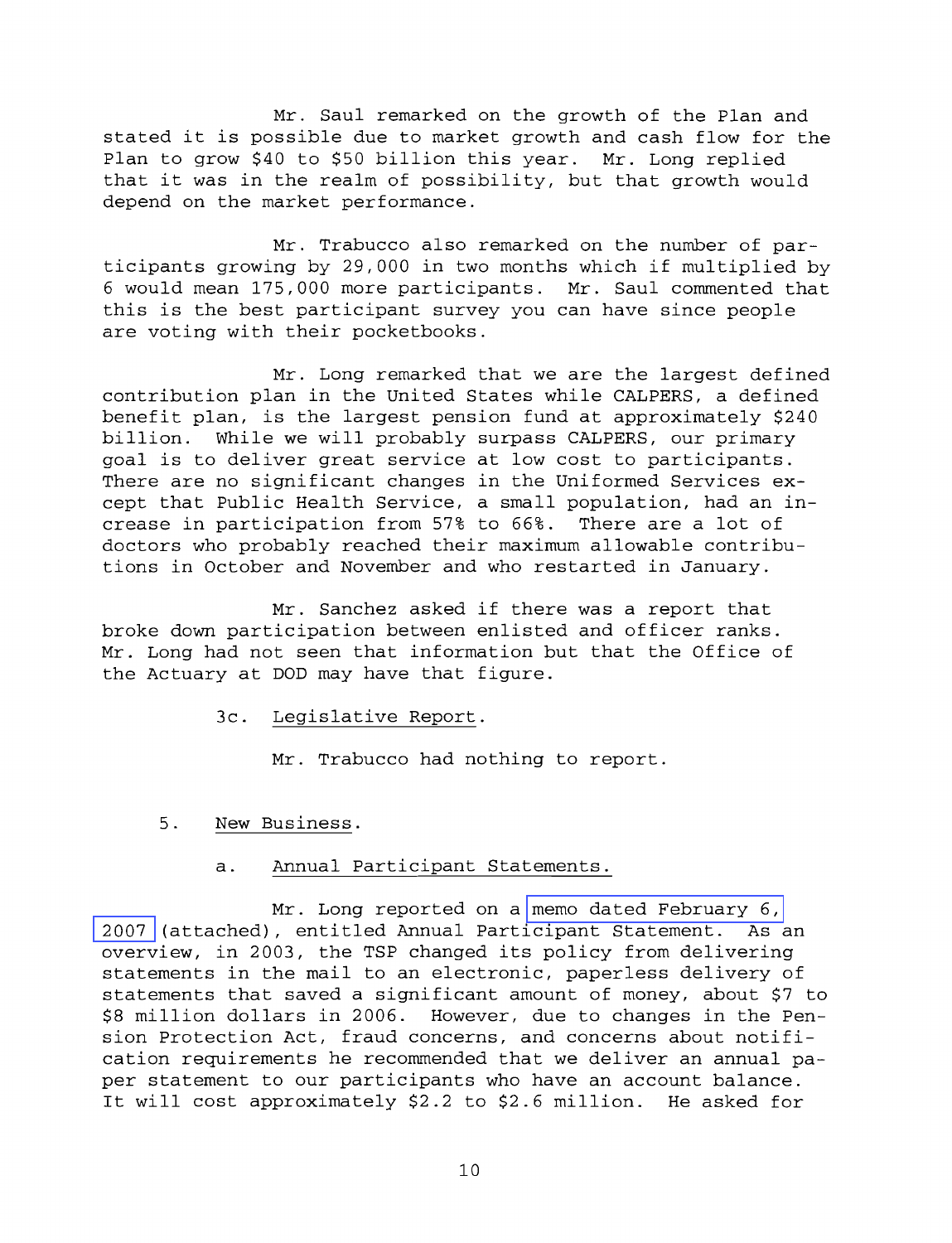Board approval to continue work on the proposal to further ex plore the costs and programming issues. The statement would be mailed out in late January or early February of next year, based on the calendar year end numbers.

Mr. Saul queried whether this issue was part of the participant survey. Mr. Long replied that the survey did tell us that 16% of participants rarely or never review their account. This was odd since only 10% of the participants re ceive a mailed participant statement.

Mr. Sanchez questioned what assurances we would have that mailing participant statements would reach the 16% of our participants who do not check their accounts; especially in light of the cost. He also asked whether there was another, better way to get to that 16%. Mr. Long said that there were no assurances, but that we should make our best efforts and that it is a judgment call by the Board to determine if it is a reason able expense to try to reach the 16% of the population who do not check their accounts and to determine the accuracy of our addresses. Since we are not an ERISA plan, we don't have to send out statements, but it's a judgment call. Ms. Moran com mented that the annual statement would also give an opportunity to provide educational materials to the entire population or to encourage more contribution. This will provide a way of commu nicating once a year, with our entire population.

Mr. Sanchez replied that the comments by Ms. Moran were helpful, but he still wanted to make sure the cost is justified. Mr. Whiting added that 10% of the surveys were re turned which translates to 370,000 bad addresses among the en tire TSP population and that this would be a good way to check the addresses we have for participants.

Mr. Sanchez asked if we had tried to get correct addresses. Ms. Moran replied that we compare the U.S. Postal Services forwarding address database with our database and we send out postcards quarterly to try to get people to update their addresses with us.

Mr. Saul said that it's the sense of the Board to allow Mr. Long to work on the proposal.

## b. Communications and Operations Report.

Ms. Moran provided a power point presentation (attached) on the functions that were moved from the National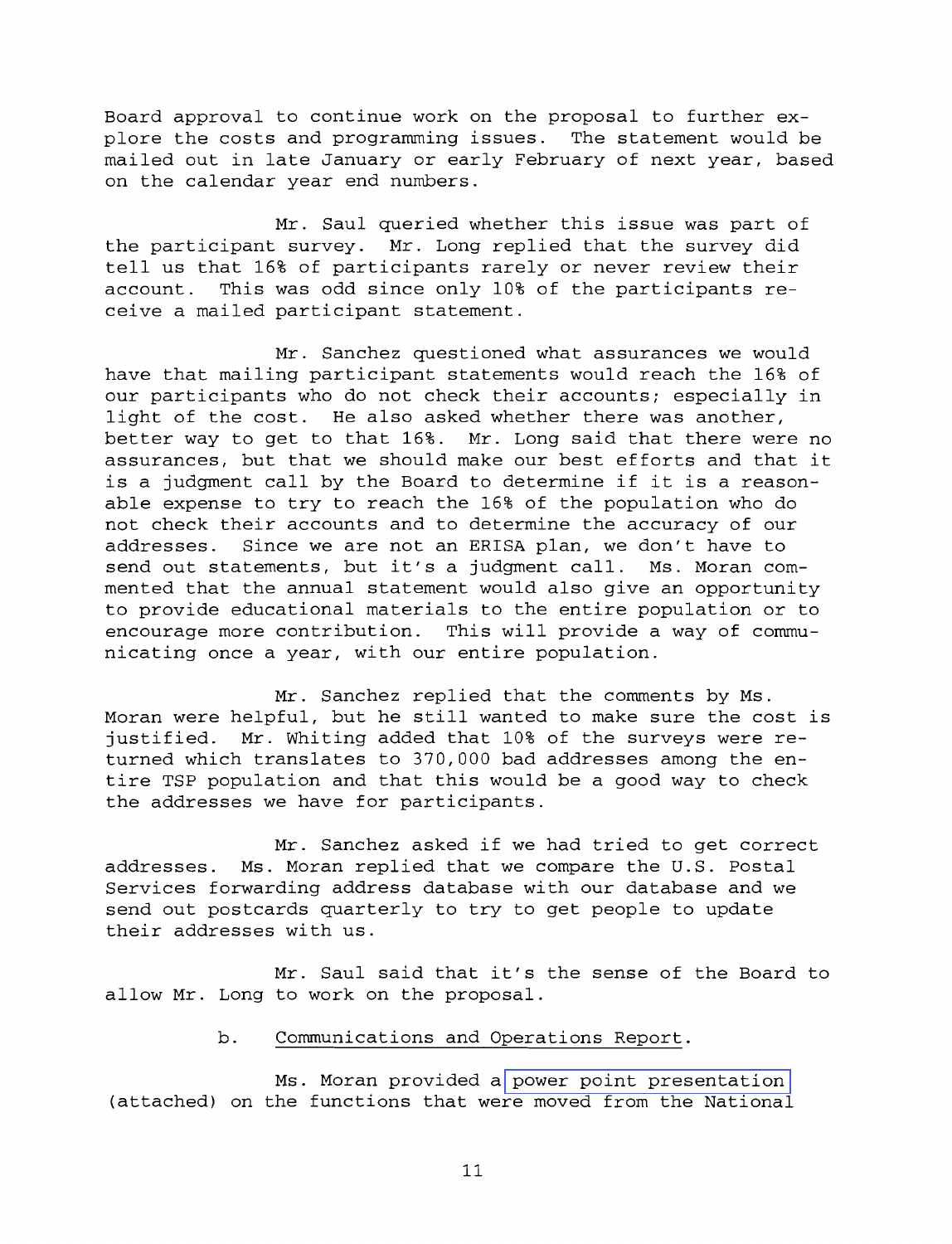Finance Center to SI International, education, and some of the communication accomplishments.

Ms. Moran reported that there were over 744 dif ferent training sessions over the past three years. The call centers in 2006 took almost three million phone calls into the automated Thriftline, of which two million callers opted to talk to our PSR representatives. One third of the phone calls dealt with loans, one third dealt with withdrawals, and one third dealt with everything else.

Ms. Moran commented on the popularity of the web to execute transactions but that loans and withdrawals were still largely paper due to the requirement of spousal consent and because transferring money out of the TSP to an IRA or 401(k) plan requires receiving information from the financial institution.

Ms. Moran stated that 1.1 million letters and forms are received by our Service Bureau in Birmingham. Forty percent come in by fax and are directly input to the TSP imaging system. In response to Mr. Whiting, Ms. Moran replied that we do not take electronic signatures, but that we are looking into getting notarized signatures as well as looking into establish ing a profile for each participant so that they would have to tell us in advance that they want to be able to execute money transactions on the website.

Ms. Moran stated that last year almost 21,000 rollovers were processed into TSP. This is an explicit vote of confidence for the TSP, that people are willing to take money out of their old plans and send it to us. Mr. Sanchez said that it was a credit to Ms. Moran and the team and commented on the increased education process.

Ms. Moran reported that the Legal Processing Unit processed about 2,100 court orders, 684 powers of attorney, and 1,100 exceptions to spouses' rights. She then provided an over view of the Death Benefits section. She then discussed the Agency Technical Services and the approximate 980 journal vouch ers through which we get the approval to take the money from the agencies. The majority of the vouchers, 76% are now processed online, 23% are electronic transmission, and paper vouchers are only 2%.

Ms. Moran described the TSP website. There are approximately 6 million hits a month.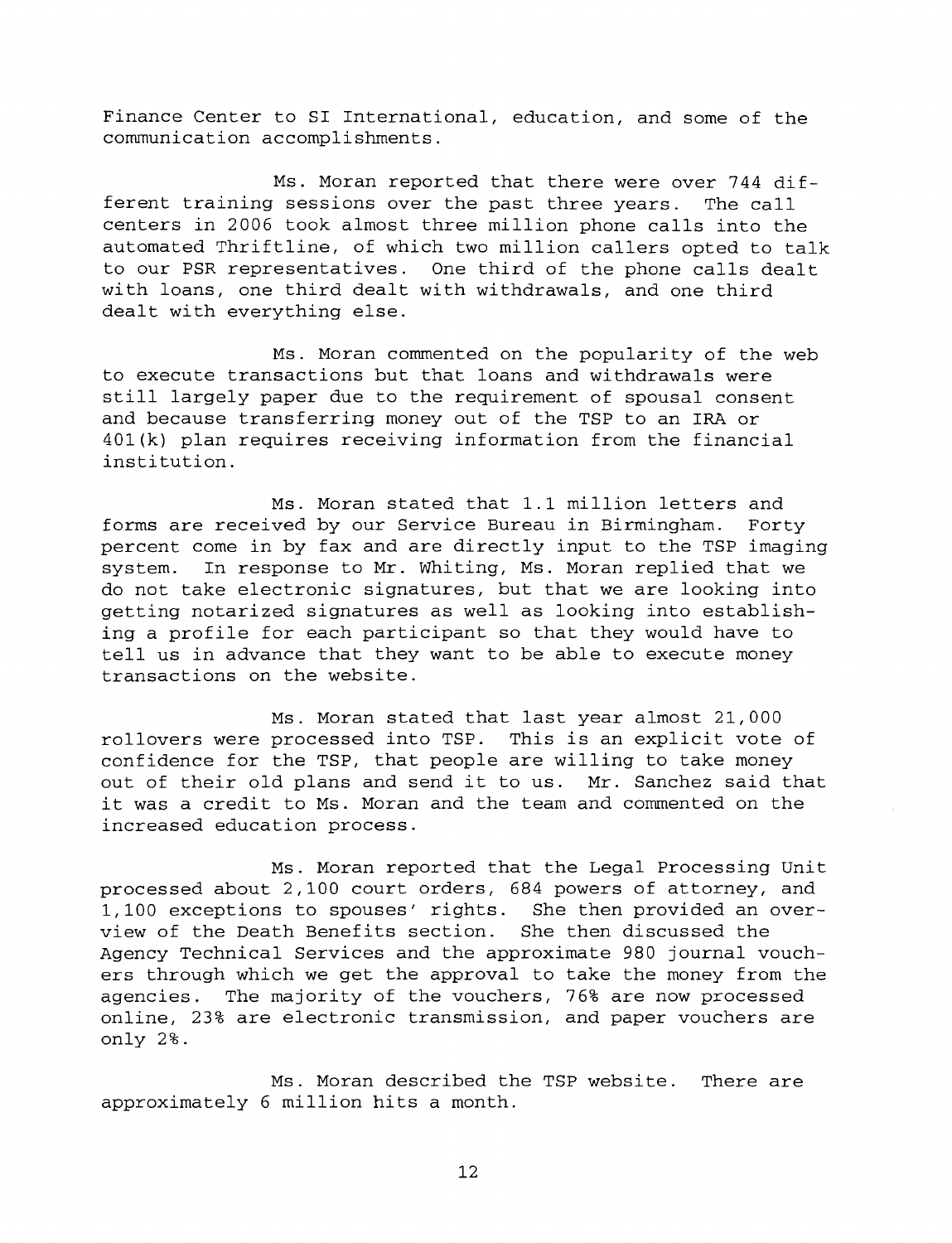Ms. Moran then went over communications and the need to change every form, booklet, and pamphlet because of ad dress changes from the National Finance Center. Participant statements are now multi-colored. TSP set up postage accounts with the Postal Service. We pre-pay the money and then draw down what we need at the time we need it. It helps us monitor costs and manage how much money we are spending on postage.

Ms. Moran briefed on the mailing of the L Fund DVD to the Uniformed Services as well as future targeted mail ings on the L Funds. She pointed out the new Uniformed Services Recruitment pamphlet targeted at parents and how we will send them to the Uniformed Services to place in their carousels. She also explained that we are looking at ways to discuss TSP with military spouses. April is Financial Literacy month. The Spring poster will concentrate on financial literacy which will complement OPM's retirement education programs.

Ms. Moran commented on this year being involved in the support of the security enhancements for the web and a redesign of our forms to improve optical character recognition, besides bar coding for forms and notices. Lastly website redes ign to put in a search engine and e-mail notifications when our website changes were discussed. She commented that we do not want to look like other financial websites because it might en courage our participants to expect mutual fund-like activity and might encourage day trading. Mr. Long added that we don't want to encourage day trading but that it makes sense to redesign the look of our website.

Mr. Whiting asked if the TSP and FRTIB websites would remain separate. Ms. Moran replied at some point we will look at the FRTIB site, but that is on the backburner.

Mr. Sanchez commented on the tremendous transfor mation in the printed materials and that it is excellent. The targeted marketing is an efficient use of participants' re sources and funds to educate.

Mr. Emswiler pointed out that while Ms. Moran's statistics show how well things are going, it's important to ac knowledge her work in setting up SI and their staffs in a short time frame. She also has different contractors working together as a team which is impressive.